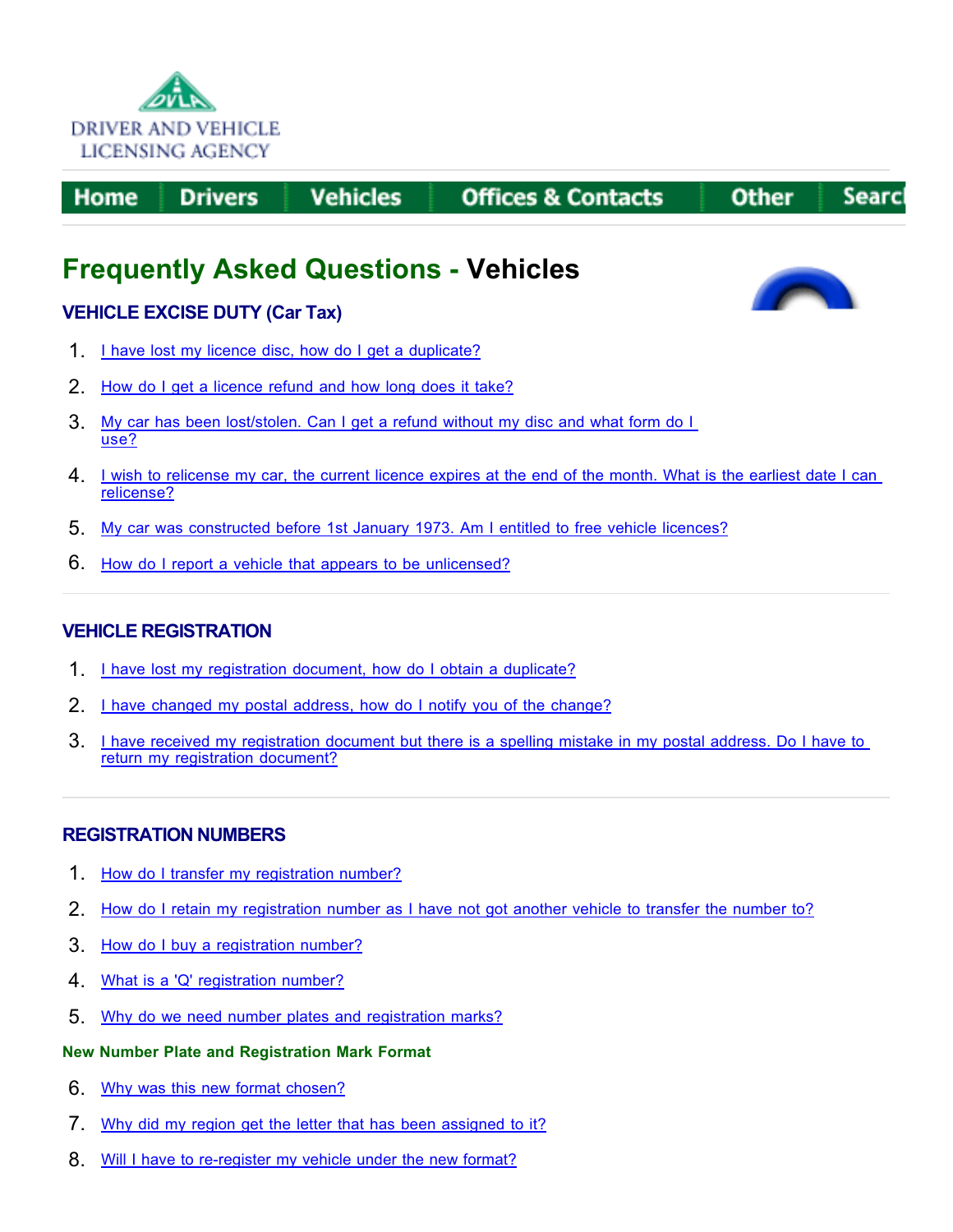- 9. Will I have to re-register my vehicle if I move to another region?
- 10. Can I choose to re-register if I move to another region or buy a car from elsewhere?
- 11. Why have you started the numbers from 51?
- 12. Will marks still be available to buy through the DVLA Sale of Marks Scheme?
- 13. I already have a personalised registration number, will I be able to assign it to a vehicle first registered on or after 1 September 2001?
- 14. Will I be able to transfer a new style mark onto my old vehicle?
- 15. I live in the Isle of Wight, will there still be a distinct mark for the Isle?
- 16. I live in the Scilly Isles, will there still be a distinct mark for the Islands?
- 17. Is the system going to change in Northern Ireland, the Channel Islands and the Isle of Man as well?
- 18. The new registration marks all have seven characters and the height and width is specified. I have a motorbike/imported car where there is insufficient room to display the mark in the new format. Can I have a shorter number or make up a physically smaller number plate?
- 19. Why is it necessary to have a common font for all number plates?
- 20. What are the current rules on the font used on number plates?
- 21. Why are the rules on fonts changing?
- 22. Will motorists have to change their existing number plates to the new font?
- 23. Will motorists with "cherished" registration marks be affected by the new mandatory font?
- 24. My vehicle was manufactured before 1 January 1973 but not registered until later. What type of number plate should I display?
- 25. Is it currently illegal to display the Euro-symbol on British number plates?
- 26. Will the Euro-symbol be made legal on UK registered vehicles?
- 27. Are there plans to make the Euro-plate compulsory?
- 28. What is the effect of the Euro-plate on UK registered vehicles?
- 29. Can other symbols (e.g. national flag, football team crest) be used on number plates?

## **IMPORTING A VEHICLE**

1. How do I import my vehicle into Great Britain. The vehicle is to remain in GB?

## **SERIOUSLY DAMAGED VEHICLES**

1. What do I do if my vehicle is declared a total loss by my insurance company?

## **ABANDONED VEHICLES**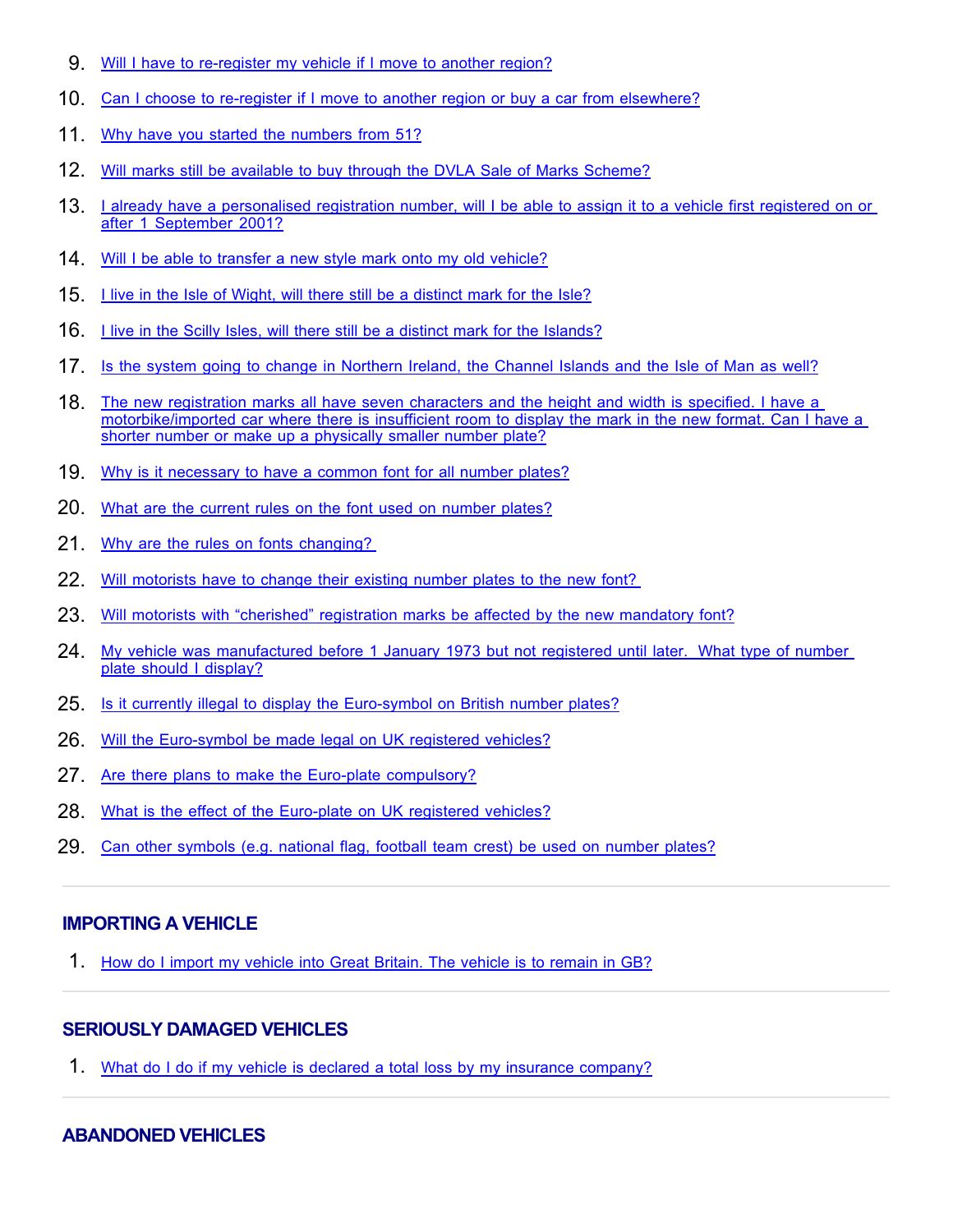# **VEHICLE EXCISE DUTY (Car Tax)**

## 1. **I have lost my licence disc, how do I get a duplicate?**

You should complete a V20 form and take/send it with your Registration document to your nearest DVLA Local Office and enclose the appropriate fee, currently £7. If you have also lost your Registration Document (V5), you will need to complete a V62 form. The police should be notified if the tax disc has been stolen.

## 2. **How do I get a licence refund and how long does it take?**

You should complete a V14 form, and send it to the Refunds Section DVLA Swansea, SA99 1AL. Refund applications must be in the post by the last day of the month to receive a refund for that particular month only full months remaining will be refunded. Your refund should be issued in 3 weeks, but in certain circumstances you will need to allow up to 6 weeks.

## 3. **My car has been lost/stolen. Can I get a refund without my disc and what form do I use?**

You may apply for a refund if you have lost your disc or if the vehicle has been stolen. A special application form V33 is available from your nearest DVLA Local Office for this purpose.

## 4. **I wish to relicense my car, the current licence expires at the end of the month. What is the earliest date I can relicense?**

Not more than 14 days before the licence is due to start. But if there is a break in licensing of a month or more then you can not be issued with a licence more than two working days before it is due to start.

## 5. **My car was constructed before 1st January 1973. Am I entitled to free vehicle licences?**

A vehicle qualifies to enter the "Exempt Historic Vehicle Taxation Class" if it was constructed before 1st January 1973.

## [ If the date of manufacture is not shown on the V5 Registration Document, you will be an appropriate vehicle enthusiast's club] asked to produce a certified extract from the manufacturer's records or evidence from

To license a qualifying vehicle for the first time in the new class, you must make your application to a DVLA Local Office (see <u>DVLA Local Offices</u> for the postal address of your nearest DVLA Local Office). Vehicles licensing in the new class will continue to be subject to the requirement to licence annually. This will require the production of an appropriate test certificate (if applicable) and a certificate of insurance in order to obtain a nil licence for display on the vehicle.

### 6. **How do I report a vehicle that appears to be unlicensed?**

If you wish to report a vehicle that appears to be unlicensed, the details should be sent in writing to your nearest DVLA Local Office.

#### **The details must include:**

- $\bullet$  the registration mark;
- location of the vehicle;
- the make/model, colour;

#### **wherever possible, please provide:**

- . the time it can be seen on the public road;
- name and address of the owner;

The information provided can then be used for further investigations by an Inquiry Officer who will make a formal sighting of the vehicle and complete a witness statement.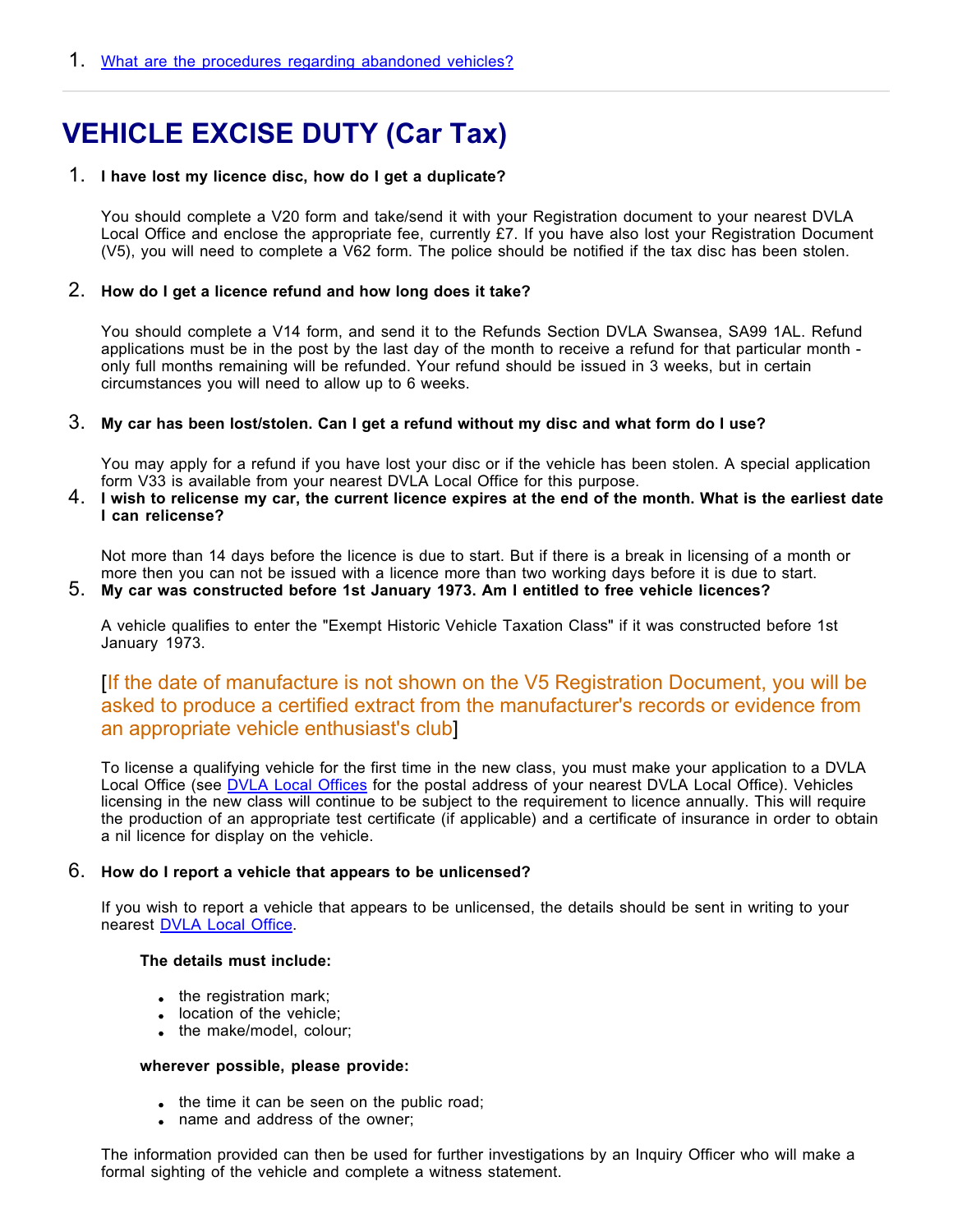Alternatively, you could complete a witness statement yourself; these are available at DVLA Local Offices or you can download a copy by <u>clicking here</u>. You should be aware however that if a statement results in l prosecution, a copy has to accompany the summons and in some instance the person who completed the statement may be called as a witness.

Click here to find your nearest DVLA Local Office

**Please note..........** Although it is a legal requirement to display a valid vehicle licence whilst the vehicle is on a public road, it may be possible that a vehicle is licensed without a licence disc on display.

## **Vehicle Registration**

1. **I have lost my registration document, how do I obtain a duplicate?**

You can obtain a new document by filling in form V62 which you can get at any Post Office. The completed form should be sent to DVLC, Swansea, SA99 1AR. A new document will then be issued to you in about 3 - 4 weeks. If you later find the original then please return it to us with a covering letter stating what has happened.

2. **I have changed my postal address, how do I notify you of the change?**

### Click here for details

3. **I have received my registration document but there is a spelling mistake in my postal address. Do I have to return my registration document?**

As the information on your registration document is incorrect, please return it with a covering letter to DVLC, the postal address can be found on the document.

## **Registration Numbers**

#### 1. **How do I transfer my registration number?**

To transfer a registration number from one vehicle to another you will need to complete form V317 which is available from a DVLA Local Office. The form will explain what you need to do before the number can be transferred. If you require further information, please contact your nearest DVLA Local Office.

#### 2. **How do I retain my registration number as I have not got another vehicle to transfer the number to?**

To place a vehicle registration number on hold you will need to complete form V778/1 which is available from a DVLA Local Office. The form will explain what you need to do before the number can be retained. If you require further information please contact your nearest DVLA Local Office.

#### 3. **How do I buy a registration number?**

The DVLA offers prefixed personalised numbers for sale through a telesales facility, which gives a huge choice from just £250 (all-inclusive).Just telephone us on 0870 6000 142 between . **9.00am and 5.00pm Monday to Friday**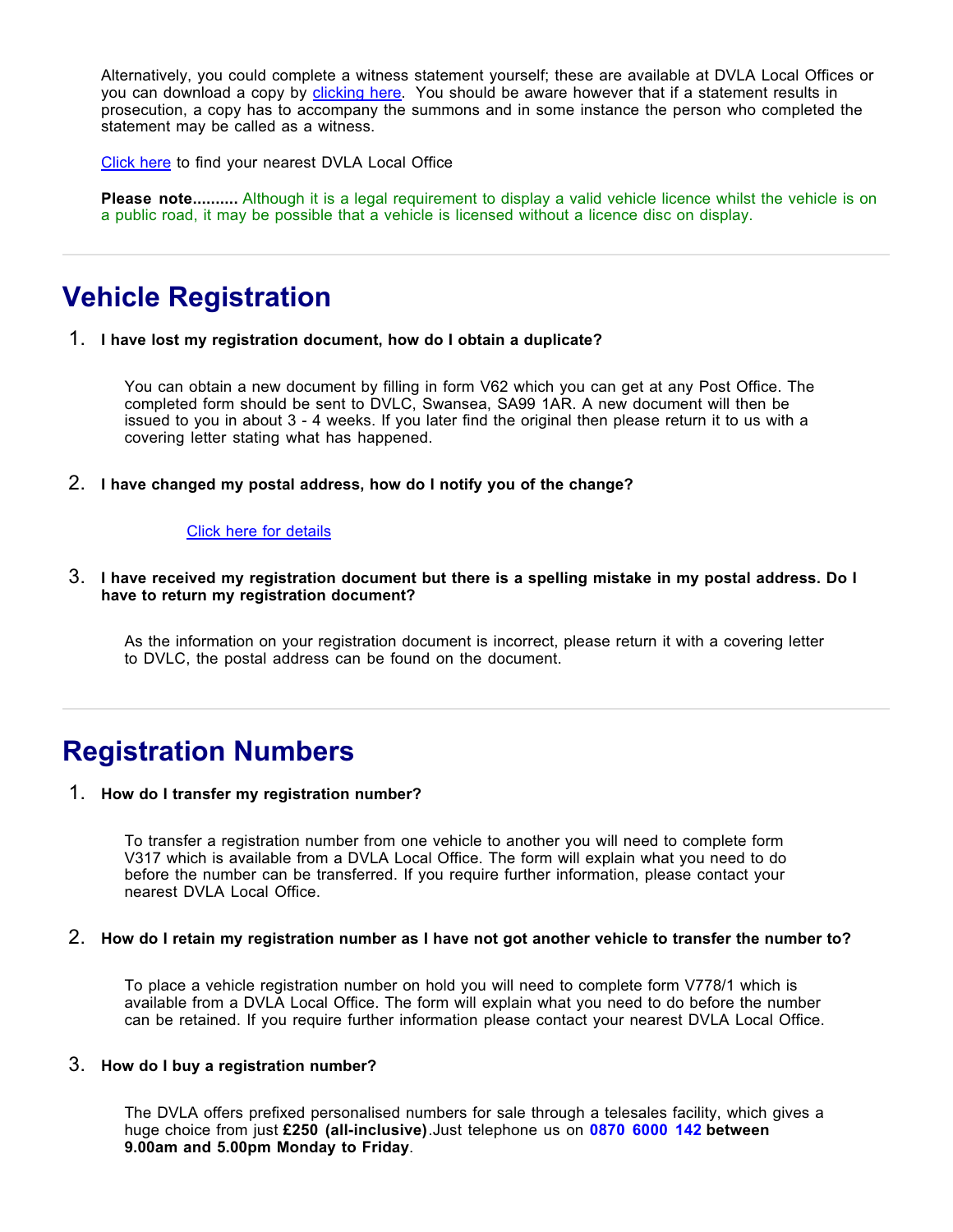

**Click here for details**



## If you are after something a little a more prestigious then why not try DVLA's auctions. For further details of auctionable numbers, drop a line to **DVLA, Sale of Marks (Marketing), Swansea , SA99 1DN**.

## 4. **What is a 'Q' registration number?**

These are a very useful consumer protection aid.

A 'Q' number is a clear indicator to a prospective purchaser that the age or identity of a vehicle is unknown. The vehicle may be rebuilt from parts, some or all of which may not be new. This also applies to vehicles imported without supporting evidence to identify the vehicles age.

## 5. **Why do we need number plates and registration marks?**

Registration marks are needed so that a vehicle can be easily identified. Number plates must be easy to read for many reasons but it is most important for the police. The police often rely on witnesses to remember the number plate if they are to solve a crime. This ranges from motoring offences to some very serious crimes where a vehicle has been involved. Solving these crimes can depend on someone remembering a registration mark or even part of it.

## **New Number Plate and Registration Mark Format**

## 6. **Why was this new format chosen?**

A consultation exercise in 1997 invited the public and interested organisations to give their views. The system that has been developed meets the needs of the vast majority of respondents in providing local memory tags and age identifiers. These will be easy to remember and require no significant changes in materials or overall number plate size.

## 7. **Why did my region get the letter that has been assigned to it?**

An extensive public consultation exercise took place in 1999 before the allocation of the local memory tags. They have been allocated so that, where possible, there is some regional significance. Where this is not possible a neutral letter has been allocated.

## 8. **Will I have to re-register my vehicle under the new format?**

No, the new format only applies to vehicles first registered on or after 1 September 2001

## 9. **Will I have to re-register my vehicle if I move to another region?**

No, the local memory tag applies to where the vehicle was first registered.

## 10. **Can I choose to re-register if I move to another region or buy a car from elsewhere?**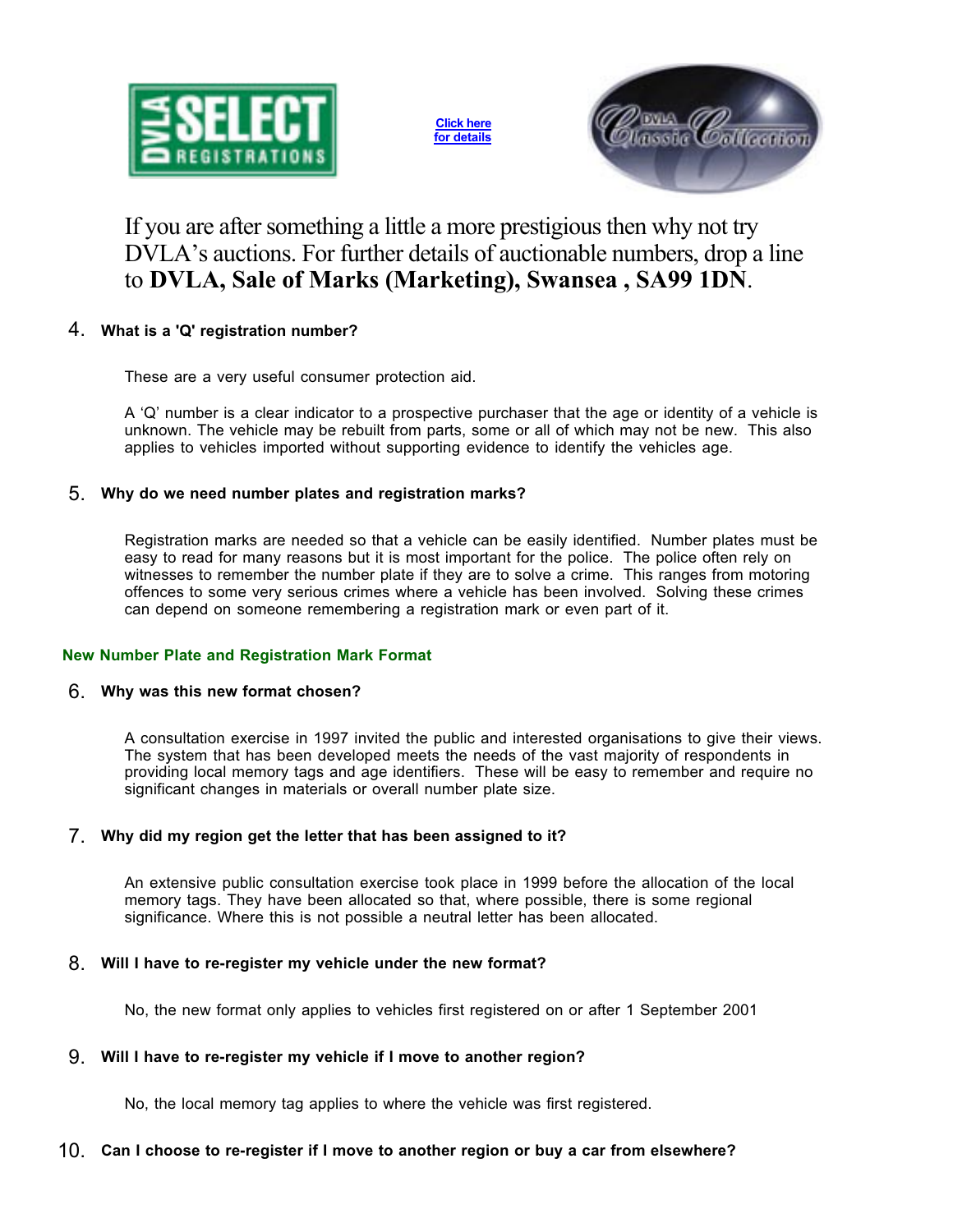No, replacement marks will not be issued in these circumstances.

#### 11. **Why have you started the numbers from 51?**

The age identifier changes twice a year, in March and September. To distinguish between these two six monthly changes they have been allocated different number sequences. The following table shows how this will be achieved -

| Year | March | <b>September</b> |
|------|-------|------------------|
| 2001 |       | 51               |
| 2002 | 02    | 52               |
| 2003 | 03    | 53               |

The use of the figure 5 to precede the year, for September registrations, will maximise the registration mark combinations and offer a long-lasting system. The 5 will change to 6 in 2010 and to 7 in 2020 and so on until 2050 when the format may be reversed to extend the format another 50 years.

### 12. **Will marks still be available to buy through the DVLA Sale of Marks Scheme?**

Yes, the <u>DVLA sale of marks scheme</u> will continue to sell personalised registration numbers in the current and new format.

#### 13. **I already have a personalised registration number, will I be able to assign it to a vehicle first registered on or after 1 September 2001?**

If you already have a personalised registration number it will still be valid after the introduction of the new format. You will be able to continue to assign or transfer it in exactly the same way you do at present.

- Click here for more information on the DVLA Sale of Marks scheme
- Click here for more information about the DVLA Cherished Transfer Scheme

### 14. **Will I be able to transfer a new style mark onto my old vehicle?**

No, registration marks cannot be transferred onto any vehicle if it may appear to make the vehicle look younger. No vehicle first registered before 1 September 2001 will be able to have a new style mark.

### 15. **I live in the Isle of Wight, will there still be a distinct mark for the Isle?**

Yes, the HW local memory tag has been reserved for the Isle of Wight

### 16. **I live in the Scilly Isles, will there still be a distinct mark for the Islands?**

There will no longer be a unique mark for the Scilly Isles.

### 17. **Is the system going to change in Northern Ireland, the Channel Islands and the Isle of Man as well?**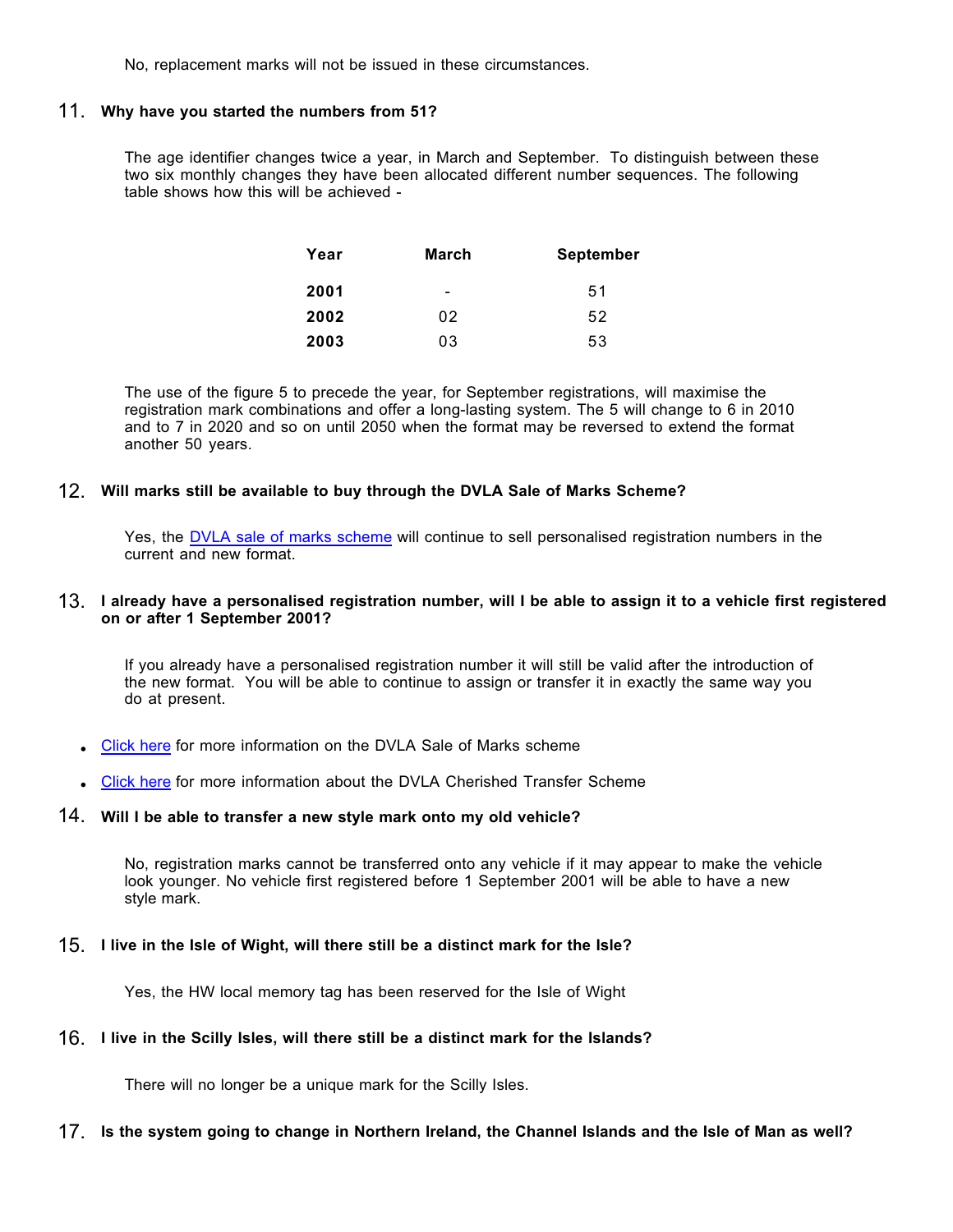No, the systems will continue as at present in Northern Ireland, the Channel Islands and the Isle of Man. The Isle of Man may choose to adopt this system later and a series of marks have been reserved.

#### 18. The new registration marks all have seven characters and the height and width is specified. I have a **motorbike/imported car where there is insufficient room to display the mark in the new format. Can I have a shorter number or make up a physically smaller number plate?**

No, All new numbers will have seven characters and the size and spacing of those characters is laid down precisely. It is essential for road safety and law enforcement that all number plates can be easily read. No concession can be given where a vehicle does not have sufficient, appropriate space to display the mark that has been assigned to it. It is the keepers responsibility to ensure that the number plate is in the correct format and displayed clearly in the correct manner. Where the registration mark is not displayed correctly the keeper may be committing an offence in law.

### 19. **Why is it necessary to have a common font for all number plates?**

Number plates must be easy to read – both people who may witness accidents or serious crime involving motor vehicles and by roadside cameras. The police rely on clear recall of registration numbers in order to trace vehicle keepers.

### 20. **What are the current rules on the font used on number plates?**

The current rules stipulates the size and spacing of the letters and numbers but there is no standard font. Whatever font is used, it is an offence to alter, rearrange or misrepresent characters in a way that makes it difficult to distinguish the registration mark. <u>Click here</u> for further information.

### 21. **Why are the rules on fonts changing?**

An increasing number of motorists use number plates that are difficult to read. The introduction of cameras for enforcement purposes means that it is more important than ever for number plates to be legible. The new regulations will ensure that there is clarity of numbers and letters through the use of a standardised mandatory font. Click here for further information.

### 22. **Will motorists have to change their existing number plates to the new font?**

The vast majority of motorists will not be directly affected by the regulations. However those motorists who have number plates that are not substantially the same as the new mandatory font should change them for plates that comply with new regulations. Once the new font becomes compulsory existing number plates using any typeface that is not substantially the same as that specified in the regulations will be illegal. Click here for further information.

### 23. **Will motorists with "cherished" registration marks be affected by the new mandatory font?**

Providing their number plate(s) currently meets the legal requirements the new mandatory font will not affect them.

#### 24. **My vehicle was manufactured before 1 January 1973 but not registered until later. What type of number plate should I display?**

Currently you should display a black on yellow rear and black on white front number plates that comply with the Current British Standard. From 1 September you may choose to display an old style number plate like those appropriate to <u>vehicles registered before 1 January 1973.</u>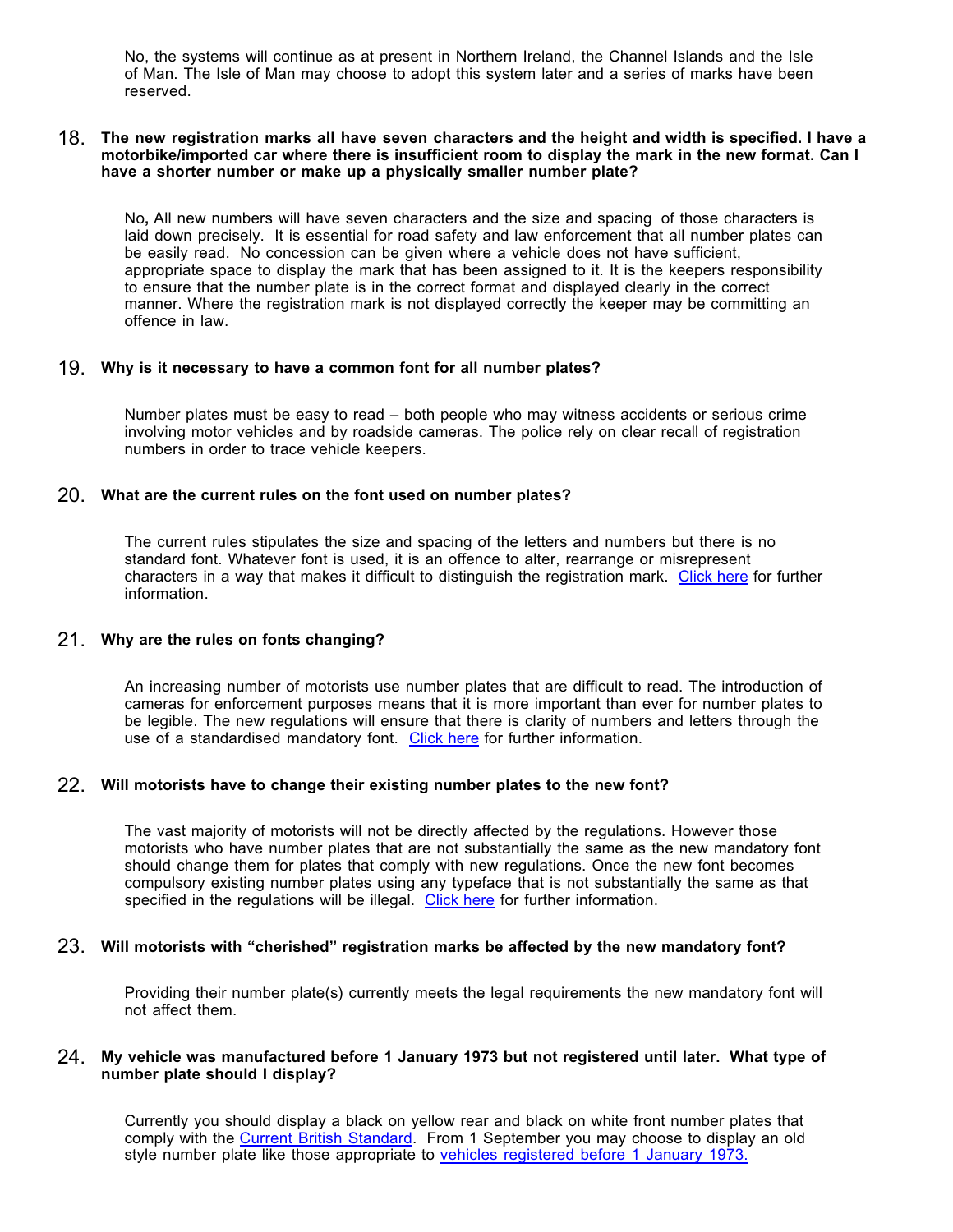## 25. **Is it currently illegal to display the Euro-symbol on British number plates?**

It is for the courts to interpret the law but the current regulations do not provide for the display of the Euro-symbol. In most cases, the size and spacing of the characters would have to be reduced, and the plate would then be illegal.

#### 26. **Will the Euro-symbol be made legal on UK registered vehicles?**

Yes. New regulations to be introduced in <u>September 2001</u> will allow for the **optional** use of the Euro-symbol.

#### 27. **Are there plans to make the Euro-plate compulsory?**

No, it is **optional**. The provision is being introduced because the European Council issued a regulation in November 1998 requiring Member States to recognise the Euro-symbol on number plates in place of the traditional oval shaped national identifier sticker for travel within the European Union. It is for individual motorists to decide if they wish to use the new <u>Euro-plate.</u>

#### 28. **What is the effect of the Euro-plate on UK registered vehicles?**

UK vehicles travelling in the European Union may still display the traditional oval "GB" sticker. Alternatively number plates incorporating the Euro-symbol may be used instead of the oval sticker. The oval national identifier sticker would still be required for vehicles on journeys outside the European Union.

#### 29. **Can other symbols (e.g. national flag, football team crest) be used on number plates?**

No. Motorists can use the Euro-symbol but NO OTHER symbol on the number plate. The new regulations will set standards to ensure that number plates are legible. There is nothing to stop motorists using stickers to display regional emblems or messages on their cars, as long as they do not appear on the plate.

## **Importing A Vehicle**

#### 1. **How do I import my vehicle into Great Britain. The vehicle is to remain in GB?**

A vehicle which is permanently imported in to GB must be registered and licensed as soon as possible after it arrives in this country. The application for registration should be made using a V55/5 form available at your nearest DVLA Local Office.

You will need to take along the following, the foreign registration document and any other papers you have for the vehicle, customs clearance form if required, a valid certificate of insurance issued by a member of the UK Motor Insurance Bureau, a valid British MOT certificate if needed, and the payment for the vehicle excise licence. **To speed up the registration process of personally imported vehicles less than 6 months old or having travelled less than 6000 kilometres you may submit your customs notification direct to the DVLA Local Office at the time of registration rather than at a Customs Office.**

The vehicle must also comply with the National Type Approval requirements, there are some exemptions and these are explained in PI3 Booklet, also available at the DVLA Local Office. If you require further clarification on type approval please contact the Vehicle Certification Agency on 0117 9515151. On receipt of a completed application the DVLA Local Office will allocate a